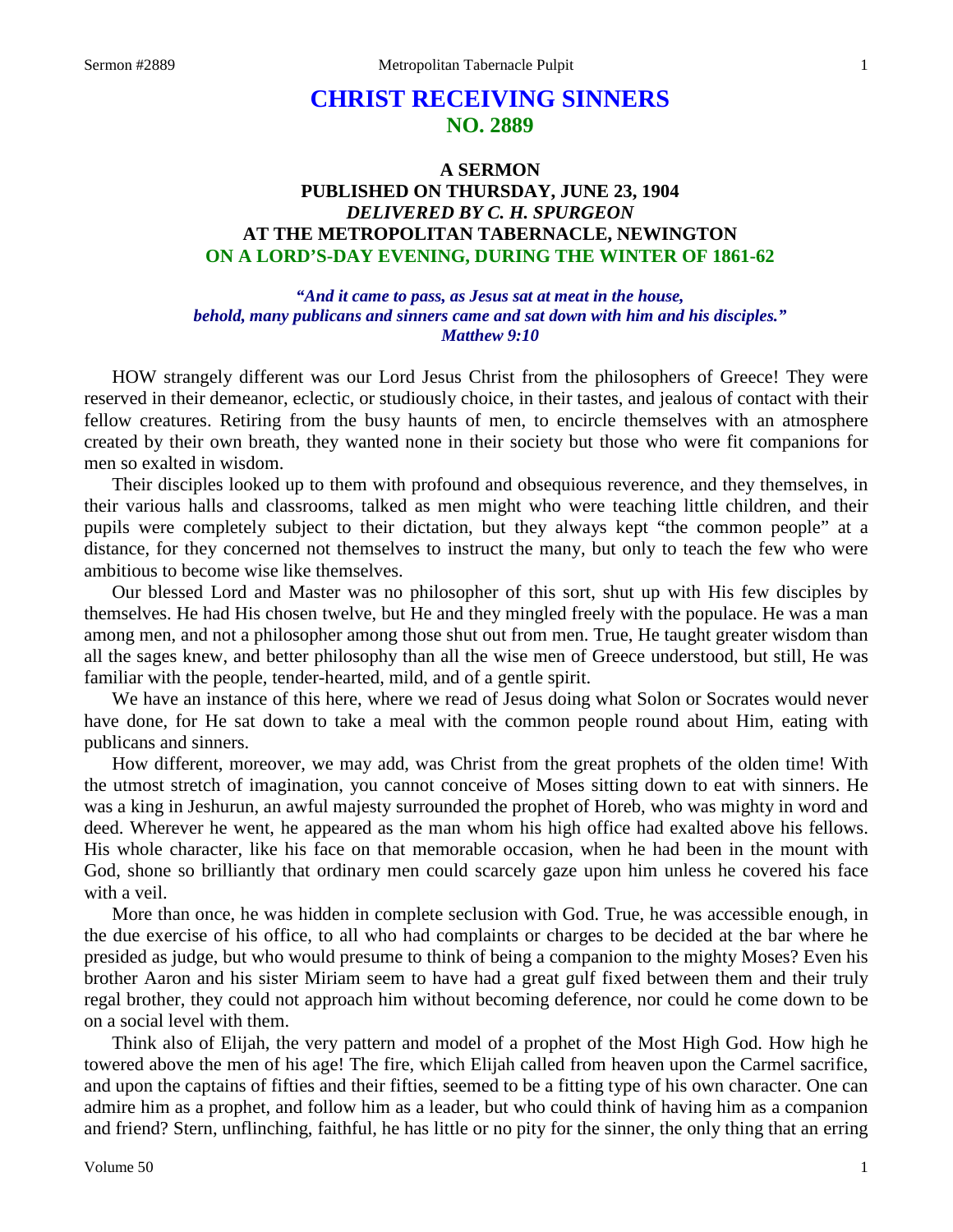man could say to Elijah would be what Ahab said to him, "Hast thou found me, O my enemy?" His sternness in rebuking sin, his bold, thundering denunciation of idolatry, made men tremble before him, and we can hardly imagine that publicans and sinners would have been anxious to sit down to eat with him.

But my, brethren, the Christ, whose Gospel we preach, is no unapproachable philosopher. The glory of His person reflects even a brighter luster than the dignity of His office. He appeared among men, not as one who had been lifted up from the ranks to obtain a position for Himself, but as one who bowed Himself down from the heaven of heavens that He might bring blessings to the sons of men, yet the ignorant and the illiterate may find in Him their best Friend.

He is no stern law giver, like Moses, who, wrapping around himself the robe of his own integrity, looks upon the transgressor simply with the eye of justice, neither is He merely the pitiless denouncer of iniquity and crime, or the bold enunciator of penalty and punishment. Christ is the gentle Lover of our souls, the good Shepherd, coming forth, not so much to slay the wolf as to save the sheep. As a nurse tenderly watches over the child committed to her charge, so does Jesus watch over the souls of men, and like as a father pities his children, so does He pity sinful men.

He does not stand upon a lofty height, and bid sinners ascend to Him, but coming down from the mountain, and mingling in social communion with them, He draws them to Himself by the magnetic force of His almighty love. "Jesus, the sinners' Friend"—that is His true title, for that is what He really is. O Jesus, may we personally know You as our Friend just now! We are sinners, be Thou our Friend.

Before I come directly to the subject, I want to paint three pictures, in order to show you, by the force of contrast, the way in which Christ, *the* Physician of souls, really cures and heals. There have been various schemes for cleansing society from the pollution that comes through sin. Even men, who were themselves sinners, have been conscious that iniquity so saps and undermines the foundations of society that it must, if possible, be uprooted and destroyed. Behold the many schemes which men have devised for this purpose, listen to the voices which have charmed men's ears, and awed their hearts, but have not been able to change for the better their condition.

First came *Severity,* and he said, "There is a plague broken out among the people, clear out the tainted ones. There are the fatal spots upon their brows, the venom of the dread disease has worked its way to their skin, there is no doubt about their being infected, therefore, smite them, slay them, let them be destroyed. Take them away, executioner, it is better that they should be put to death than that the whole nation should perish. Cut off the few sickly sheep lest the whole flock should be affected."

But the Savior came, and He said, "Nay, nay, not so, wherefore will ye destroy them? If you do so, the disease will be spread all the more, for their blood shall be spattered on the men who slay them, and shall infect their executioners, and they, in their turn, will come back, and infect the man who condemned the plague stricken to be slain, and here, in the very hall of judgment, the signs of the dread disease shall be seen even upon the judge's brow.

Wherefore deal you thus hardly with your brethren? You are all yourselves diseased, there is a plague upon every one of you. If you thus begin to uproot some of the tares, you may not only uproot the wheat, but you may uproot the whole field, which, after all, might bring forth something which would be better than absolute sterility. Nay, spare them, spare them, let them not die, give them into My hands." His request was, of course, granted, and He went to those whom He had rescued, and He said, "Your forfeited lives are spared. It is well known that according to the laws of your fellow men, you deserve to die, but I have undertaken that, without the violation of law, you shall escape"

Then He touched them, and healed their running sores, and said to all who stood near, "Now these men shall spread life through your ranks, for I have restored them from their sickness, and now, instead of being to you wellsprings of everything that is abominable and filthy, they shall become fountains of everything that is lovely, and pure, and of good repute." Glory be unto Thee, O Jesus, glory be unto You, for You have done far more than Severity could ever have accomplished!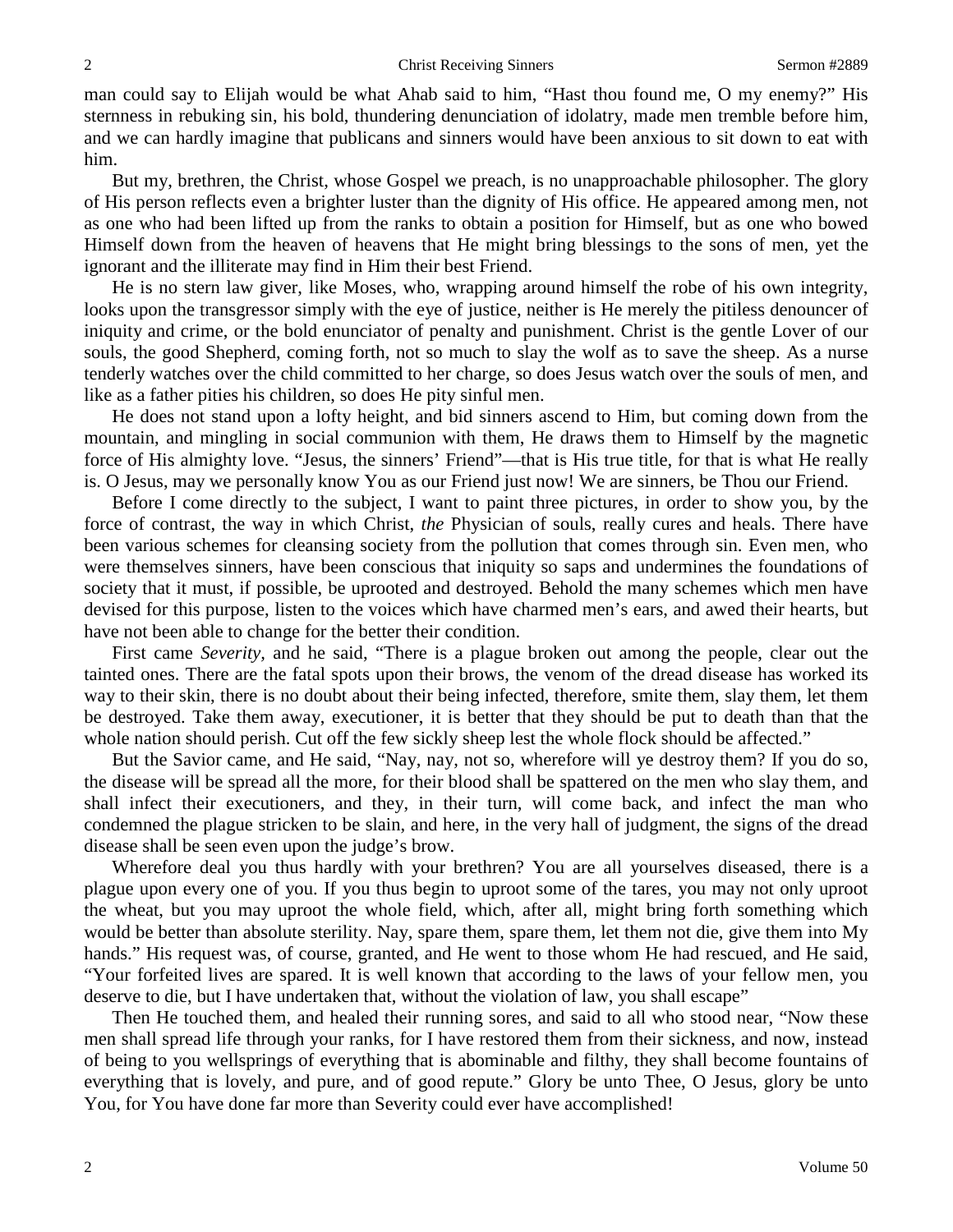#### Sermon #2889 Christ Receiving Sinners 3

Next came one called *Stern Morality,* and he said, "Let us not kill them, let not the laws be like those of Draco, written in blood, but let us build a lazar house, with high walls, and let us thrust them in there, and shut them out from all contact with their kind, in this way they shall live, but shall do no injury to their fellows. And the self-righteous Pharisee said, "Let my house be far away from the infected spot, lest the wind should blow from them to me. Let them be shut away from their fellows, as persons under a curse, let not others speak to them, or go near them."

The Pharisees were practicing that method in Christ's day. They had tabooed the publicans and sinners, saying to them, "We will not touch you with so much as one of our fingers." They drew their garments around them, and gave the moral lepers plenty of passage room in the streets, and if, by any chance, they did come into contact with them, or were obliged to have any dealings with them in the marketplace, they were careful to wash before they ate bread, lest they should be defiled.

So society decided that a lazar house should be built, and that the infected sinners should be put in there to rot and die by themselves. But Jesus said, "Not so, not so, if you mean to shut up all the infected, every one of you must also be shut up, for you are all suffering from the same disease in a greater or less degree. Why shut up these few when all are affected? You do not well, if you build the walls of the lazar house as high as heaven, the festering disease within will still find an outlet, and taint your sons and your daughters, notwithstanding all that you do, and that place will be the hotbed of everything that is foul and noxious, and will tend to your own destruction despite all your efforts to be removed from it."

You know how, even to this day, a certain class of sinner is considered by some good, reputable people as being unworthy even to be spoken of, or noticed, and some are foolish enough to try to forget that they are actually in existence. But our Divine Master went to the gate of the lazar house, and knocked, and when it was opened, He said to those within, "Ye may come forth." Society outside objected, so He said, "Well then, if they may not come out, I will go in with them." And to those inside, He said, "Shut the door, and keep out the over righteous. I am come to eat bread, and to dwell with you, the infected and sinful ones."

He put out both His hands, and touched them, and healed their diseases, and the blood leaped again in their veins, and their flesh came to them again like the flesh of a little child. Then He opened the gate again, and strange to say, society outside was infected this time, and He said to them who had once been lepers in the lazar house, "Go ye forth, and heal them," and they went forth to carry healing to those who formerly thought themselves to be well, and thus He made the very curse itself to be a channel through which to spread the blessing. Blessed be You, O Jesus! You have done for sinners what the sternest laws and the strictest customs of society could never have effected.

But there have been others of a gentler spirit—*Philanthropists*—who have been sensible of the claims of humanity upon them. They have said, "Let us look at the case of these rebellious sinners in the most favorable light possible. Let us consider them as hopeful, let us use remedies that will be the means of healing them, but let us keep them in quarantine for many a day before we let them out, let us fumigate them, and put their clothes out until every trace of infection has gone from them, and if, after a long probation, they are proved to be really healed and cleansed, then let them go forth to freedom."

But Jesus said, "Nay, not so, why would ye keep them thus shut up by themselves? If one of them should become better, contact with his fellows would make him sick again. Will you deny them your help and your sympathy, and shut them away by themselves? Your quarantine arrangements will breed further disease, and all your fumigations will be in vain, for while you are seeking to cure, you will be generating the very disease you seek to destroy. The only effective remedy is for Me to go in with them where they are."

So He presented Himself before them, they were covered with running sores, and they themselves were most obnoxious, yet He touched them—nay, more, He embraced them. They were filthy, but He took them in His own hands, and washed them. They were ragged, but He Himself took off their rags, clothed them in the spotless robe of His own righteousness, and gave them the kiss of His love upon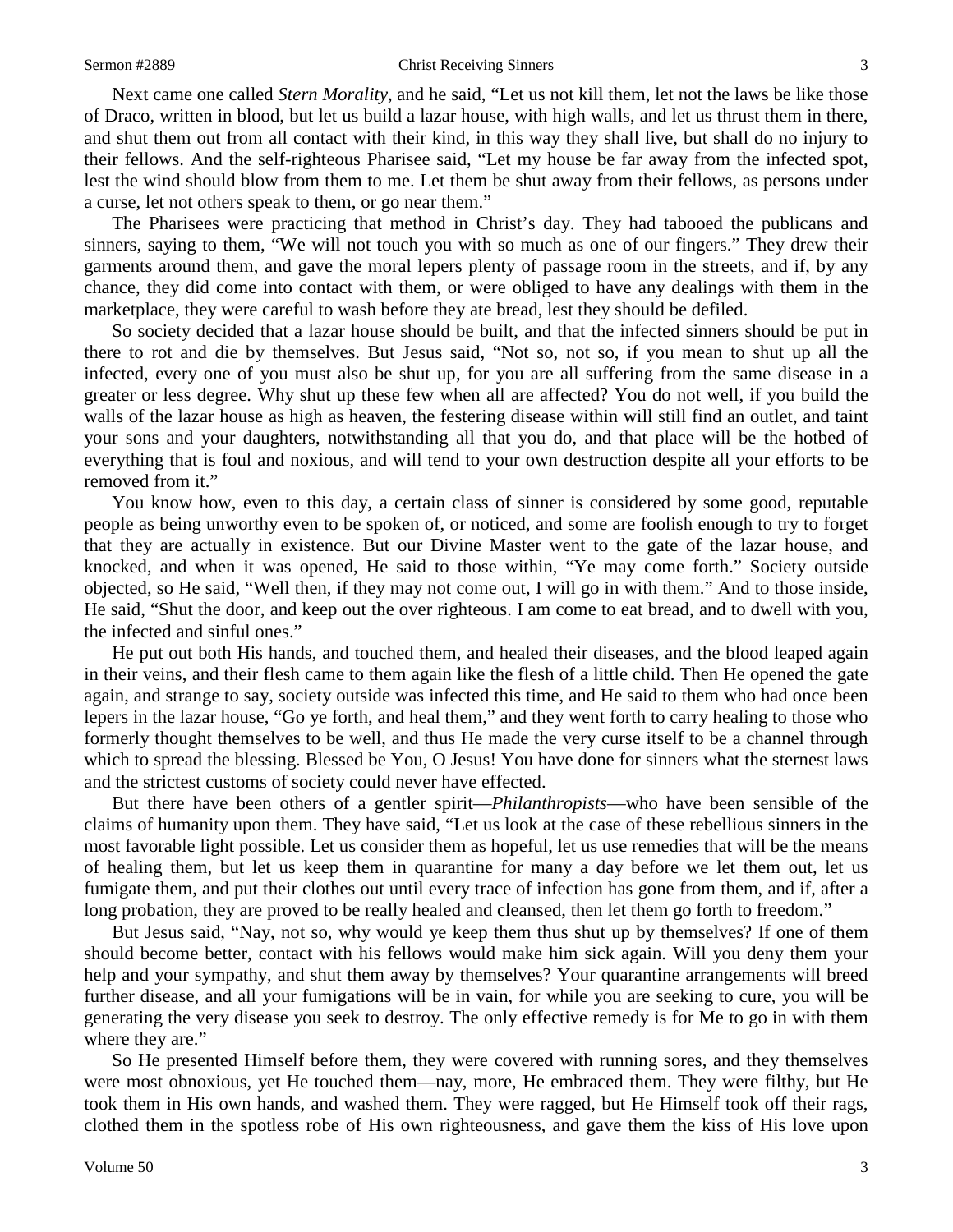their sin-stained cheeks. "Oh!" they said, "this is healing indeed. We were never healed before. People told us to get well, and said that then, they would do something for us. They told us to cleanse ourselves, and said that then, they would receive us, but You, O blessed Savior, did take us just as we were—all black, and defiled, and loathsome—and You have made us clean."

Glory be unto You, O Jesus, for You have done ten thousand times more for poor lost souls than Philanthropy ever even suggested! Your wisdom has availed where our prudence has defeated its own ends. Our sympathy has been marred by our vanity, our counsels have been rendered valueless by our conceit. We have repelled the confidence of sinners, while You have won their hearts, for You have sat down to eat with them, and Your disciples have shared the feast.

I have thus tried to paint three pictures, I do not know whether I have held the brush steadily enough, or have had sufficiently good colors to paint them true to life. I only want to show you that while we are condemning the outcasts, Jesus Christ comes forth, and saves them, while we are trying to keep sinners away from us, He goes to them, and heals them, and while we are hoping the best concerning them, and thinking of the means by which they can be gradually renovated, He goes to them, and restores them.

Christ takes into His arms some whom we would not touch with a pair of tongs. He receives into His very heart some whose names we would hardly venture to mention. He uplifts the beggar from the dunghill, He raises the despairing from the Slough of Despond, He takes the vilest of the vile, transforms them by His grace, and makes them meet to be partakers of the inheritance of the saints in light.

**I.** After so long an introduction, I must compress the rest of my discourse as much as I can, and first, I am going to ILLUSTRATE THE WAY IN WHICH CHRIST RECEIVES SINNERS.

There was a man—a tax gatherer—who had an ill name everywhere, no one was more obnoxious than he was to the proud, moral, orthodox Pharisees. One day, he heard that Jesus of Nazareth, the great Prophet and miracle worker, was about to pass through his native place—the accursed city of Jericho, and having a great curiosity, and nothing but a curiosity, to see the mighty Savior—thinking, doubtless, no better of Him than that He was a strange enthusiast—he climbed up a tree, in the hope that, concealed amid its leaves, he might look down, unobserved, upon the famous Stranger.

If a Pharisee had been walking that way, he would have avoided even the shadow of that tree, lest sin should be hidden by its shade, and he should thereby be defiled. But Christ, whose instincts of mercy always make Him sharp sighted where there is an object for His compassion, came right underneath that tree, and looking up, cried aloud, "Zacchaeus, make haste, and come down; for today I must abide at thy house." No wonder that the Pharisees and the people in general, murmured because Christ went to be a guest with a man who was "a sinner" in a very special sense.

They were surprised that a man in such ill repute should have the honor of entertaining the Lord Jesus Christ. But our Lord entered the house of Zacchaeus, and His truth entered the heart of Zacchaeus, and there, on the spot, that "sinner" became a saint, practically proving the reality of his conversion by saying to Jesus, "Behold, Lord, the half of my goods I give to the poor; and if I have taken anything from any man by false accusation, I restore him fourfold," and Jesus said to him, "This day is salvation come to this house."

O Savior, You have done right well! Suppose the Lord had passed by Zacchaeus without taking any notice of him, he would have remained as great a sinner as ever. Suppose He had upbraided him, possibly then, the tax gatherer would have replied in language not at all complimentary, but that kind word, that sweet look of pity, that gracious token of forgiveness broke the hard heart of the rich oppressor, and he gladly entertained his Savior, and became His disciple.

This is the way in which Jesus still deals with sinners. Have we a sinner in this house—the house where Christ has, for many a day, worked miracles of mercy? Sinner, He will not despise you, and we are rejoiced to see you in the place where Christ is preached. His eye is on you now, where you are, I cannot tell, but He can, and it may be that this very hour, He will say to you, "Sinner, make haste, and come down, for tonight I must abide at thy house." Who can tell?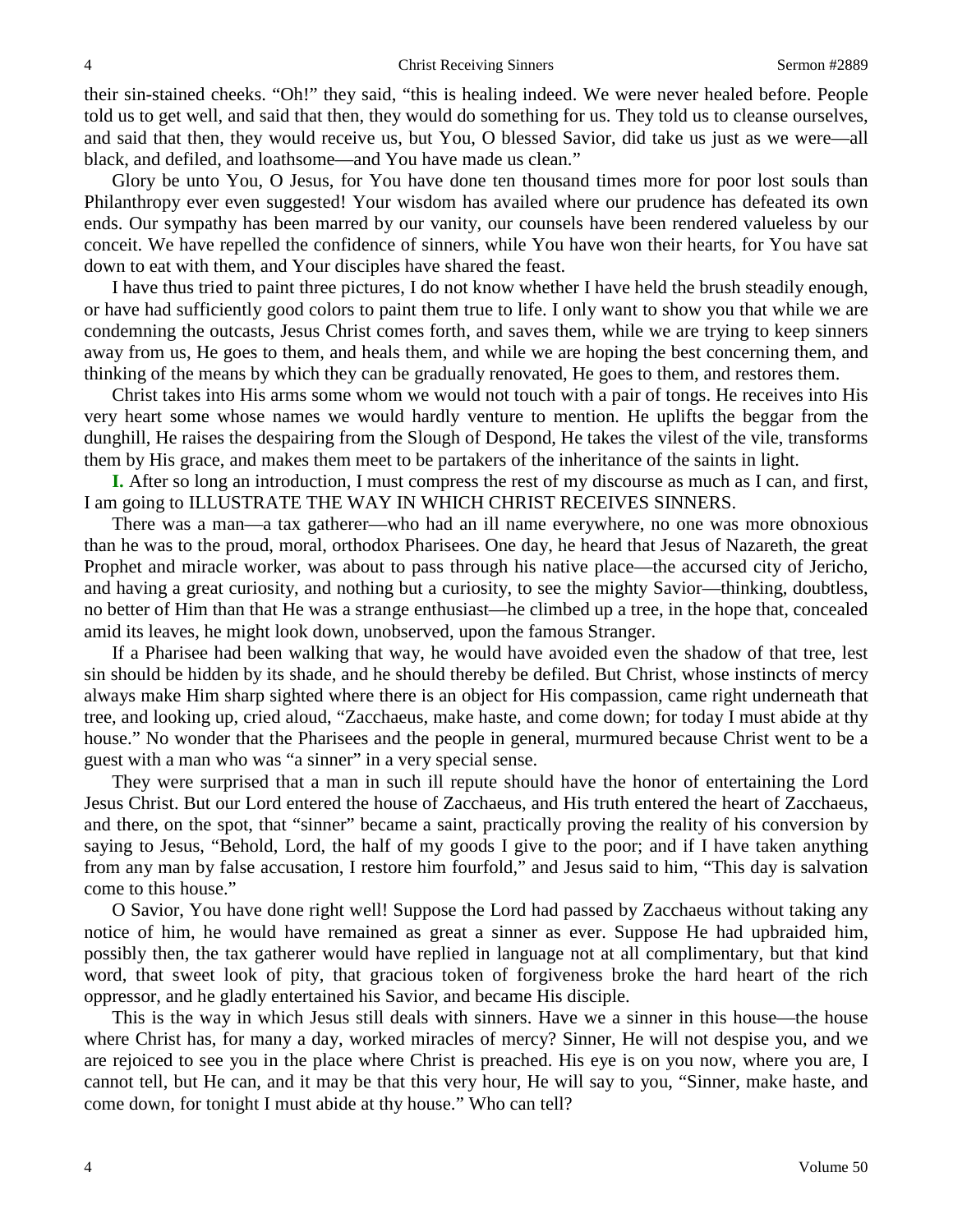#### Sermon #2889 Christ Receiving Sinners 5

It may be with you as it has been with many a score in this house—you may go home to forsake the drunkard's cup, to leave the Sabbath breaker's haunts, to forsake the abodes of blasphemy, and to say, once for all, "Christ has called me, His I am, and Him I desire to serve." This is how Jesus deals with sinners, even with sinners who are only moved by curiosity to see Him, as Zacchaeus was.

On another occasion, Christ was by the seaside, and he passed a certain toll house where a tax gatherer was "sitting at the receipt of custom." His name was Levi—at least, that was his name when he was at home, but now that he had become one of the hated publicans, he had taken the name of Matthew, just as many a young man, when he runs away from home, and enlists in the army or navy, takes a name which does not belong to him.

Little did he think that when Jesus was passing by, He would take any notice of him, but He did, for He said to him, "Follow me." That was all He said, but there was a volume of meaning in those two words, and the glance of His eye, and the majesty with which He pronounced His divine command, produced instant and most willing obedience, for "he arose, and followed him," and Matthew the publican became Matthew the apostle and Matthew the evangelist.

Now, if Christ wanted an apostle, why did He not select one of the Pharisees? If He needed an evangelist, why did He not choose one of the scribes? The reason is that a publican and a sinner were more adapted to His purpose. Perhaps the Lord is, at this moment, looking for a valiant preacher of the truth, and it may be that you, my friend, away there among the crowd, are the man whom He has chosen for this high and noble enterprise.

Christ found John Bunyan playing "tip-cat" on Elstow Green, and He found Richard Weaver down in the mines, blaspheming the name of God. Who knows whether He may not find you for this high purpose, to bless you, and to make you a blessing? There may be some here, who will make hell's old pillars shake, though they are, today, the sworn friends of sin and Satan, but He, who has permitted them to go so far into sin, may issue His divine mandate, concerning each one of them—

## *"Almighty grace, arrest that man;"—*

and he shall be renewed in heart, changed in life, and made to be "a new creature in Christ Jesus." Certain it is that many of the most useful and honored servants of the Lord Jesus Christ have been taken from that very class with whom Jesus and His disciples ate bread.

There was a certain person needed, on one occasion, to be—if I may use the term—lady in waiting to the King of kings. Queens might have been well content to part with their crowns in exchange for such an honor as that, yet "a woman in the city, who was a sinner," was chosen to render this lowly service to the Lord Jesus Christ, and she "stood at his feet behind him weeping, and began to wash his feet with tears, and did wipe them with the hairs of her head, and kissed His feet, and anointed them with the ointment."

Simon, the Pharisee, found fault with Christ for allowing her to do this, but Jesus said it was her great love which had moved her to do what the Pharisee had neglected to do for his guest, and to the woman, Jesus said, "Your sins are forgiven…thy faith hath saved thee; go in peace."

Am I addressing any woman who might truly take the term "sinner" to herself? My sister, this is how Christ received this woman who was a sinner. He accepted the homage of her love—love such as only she could render, love that could only come from a woman who had borne such a character as she had borne, and who therefore was filled with such intense gratitude to her Lord and Savior. This is how Christ receives sinners, oh, that He might thus receive you just now!

Here is another case in which Christ received a sinner. I have reminded you how He visited the house of a sinner, how He chose a sinner to be one of His apostles, and how He was anointed by a woman who was a sinner, now He was about to die, and someone was needed to go with Him from earth to heaven. When He returned home, it was not meet that He should go back alone. The great Conqueror must not re-enter heaven without some token of His victories here below. O mighty Hero, You may not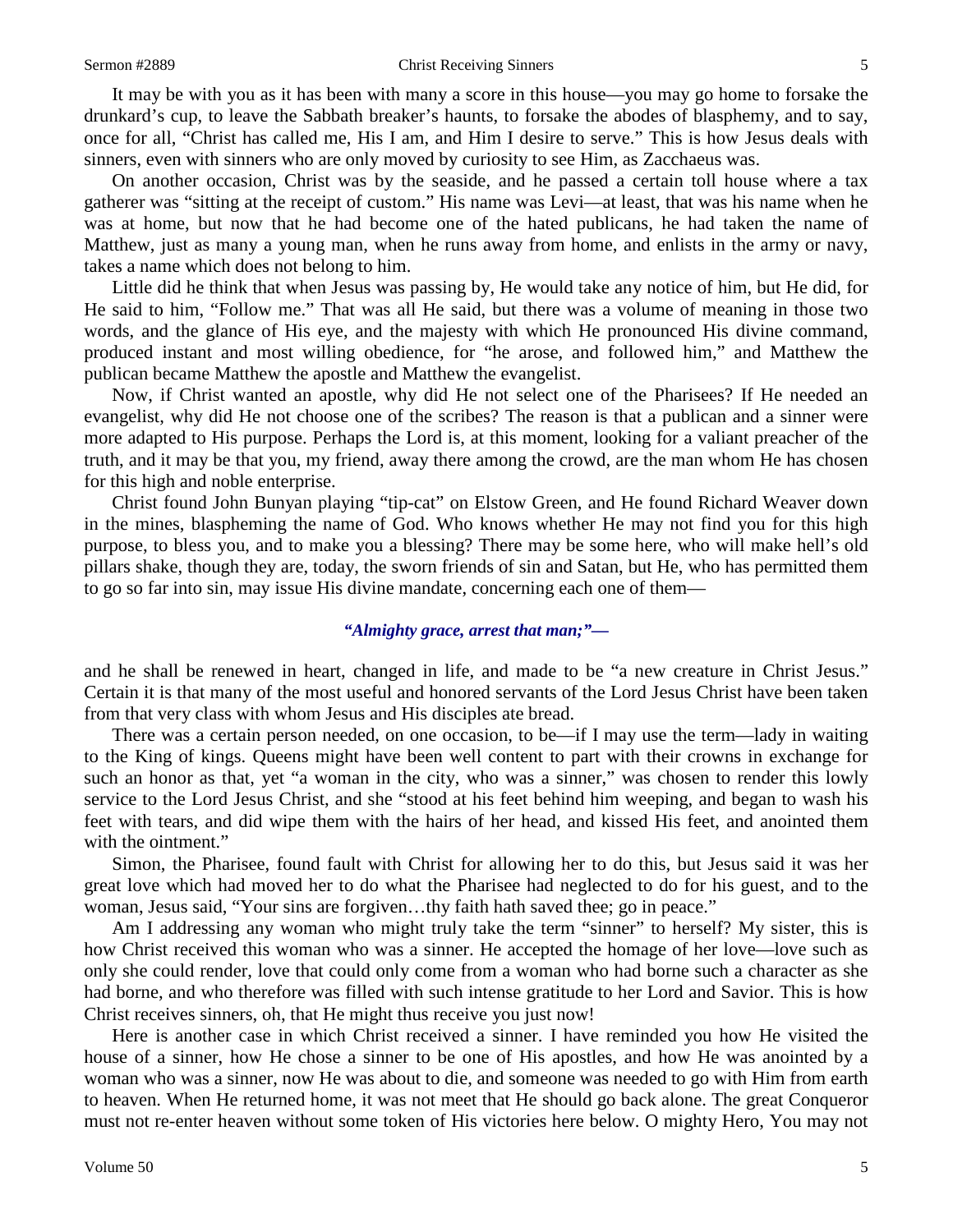pass the gates of Your paternal metropolis without taking some captive with You! Who shall accompany the Savior into His glory? Shall it be some martyr, who, in fiery chariot, shall mount to heaven with his Redeemer? Shall it be some devout disciple and deacon, like Stephen, who, amid a shower of stones, shall see heaven opened unto him, and enter it side by side with his Lord? Nay, but there is a thief, dying on the cross hard by the suffering Son of God, for Jesus was numbered with the transgressors, and died in the company of sinners even as He had lived among them.

The thief prayed, "Lord, remember me when thou comest into thy kingdom," and Jesus answered, "Today shall thou be with me in paradise," and probably the first soul to enter heaven after the return of the King was the soul of this poor penitent thief.

I will only mention one more case of Christ receiving a sinner. After He had gone back to heaven, He needed a man, who should be His apostle to the Gentiles. Peter, the Jew, was far too bigoted, even when his nature was overruled by grace—there was still so much of the Jewish exclusiveness in him that he was not fit to be the apostle of the Gentiles. The Master, therefore, resolved that, for once, He would call out of heaven with an audible voice, and that, as a pattern for all who should afterwards believe on Him, He would have some one special soul.

Who should that one be? You might send an officer through Greece and Rome, and he might find scores whom he would recommend for the post, but the least likely individual in the whole world was selected by Christ Himself. There he is, "breathing out threatenings and slaughter against the disciples of the Lord," for he hates Christ, and His followers as well. When Stephen was stoned, he gloated over the dying martyr. He is constantly casting the Christians, both men and women, into prison, and he is now on his way to Damascus, being exceedingly mad against the saints, that he may persecute all whom he can find there who are followers of Christ.

The sequel of the story is given in Paul's own words to Agrippa, "At midday, O king, I saw in the way a light from heaven, above the brightness of the sun, shining round about me and them which journeyed with me. And when we were all fallen to the earth, I heard a voice speaking unto me, and saying, in the Hebrew tongue, Saul, Saul, why persecute thou me?"

The further sequel is given in Paul's words to the church at Ephesus, "Unto me, who am less than the least of all saints, is this grace given, that I should preach among the Gentiles the unsearchable riches of Christ."

This is my Master's way of dealing with sinners, even with him who called himself the chief. Proud professors, is this the way you deal with them? Professing Christians, whose hearts have grown callous, is this the way you act towards poor sinful souls? And O poor lost soul, is this the way that you thought Christ would deal with you? He will do with you as He did with them. He is as ready to save today, as He was in the days gone by. He has as great a love for sinners now as He had when He went through the towns and villages of Galilee, teaching and healing the people, or when He poured out His soul unto death, that He might redeem the lost by purchasing them with His blood.

**II.** I now turn to my second point, and ask—HOW IS IT THAT CHRIST IS SO WILLING TO COME DOWN TO POOR SINNERS, AND SAVE THEM?

Do not imagine that it is because He is insensible to their guilt. Sinner, Jesus Christ knows far better than you do what an evil and bitter thing sin is. It is as hateful and loathsome to Him as anything can possibly be. It is not, therefore, because He is insensible to their guilt that He seeks the society of lost souls. Why, then, does He desire to be in their company?

It is *because He has such deep affection for sinners*. There is a little child crying upstairs; some people in the house wish that noise could be stopped, for they say they cannot endure it; but the mother says, "It is my child who is weeping up there," and she hurries up to comfort and soothe her baby. So, when we hear the sinner blaspheme, we are angry with him; but Christ weeps over him, and comes forth to save him. "He is My child," He says—

*"Joint heir with Me, he yet shall be*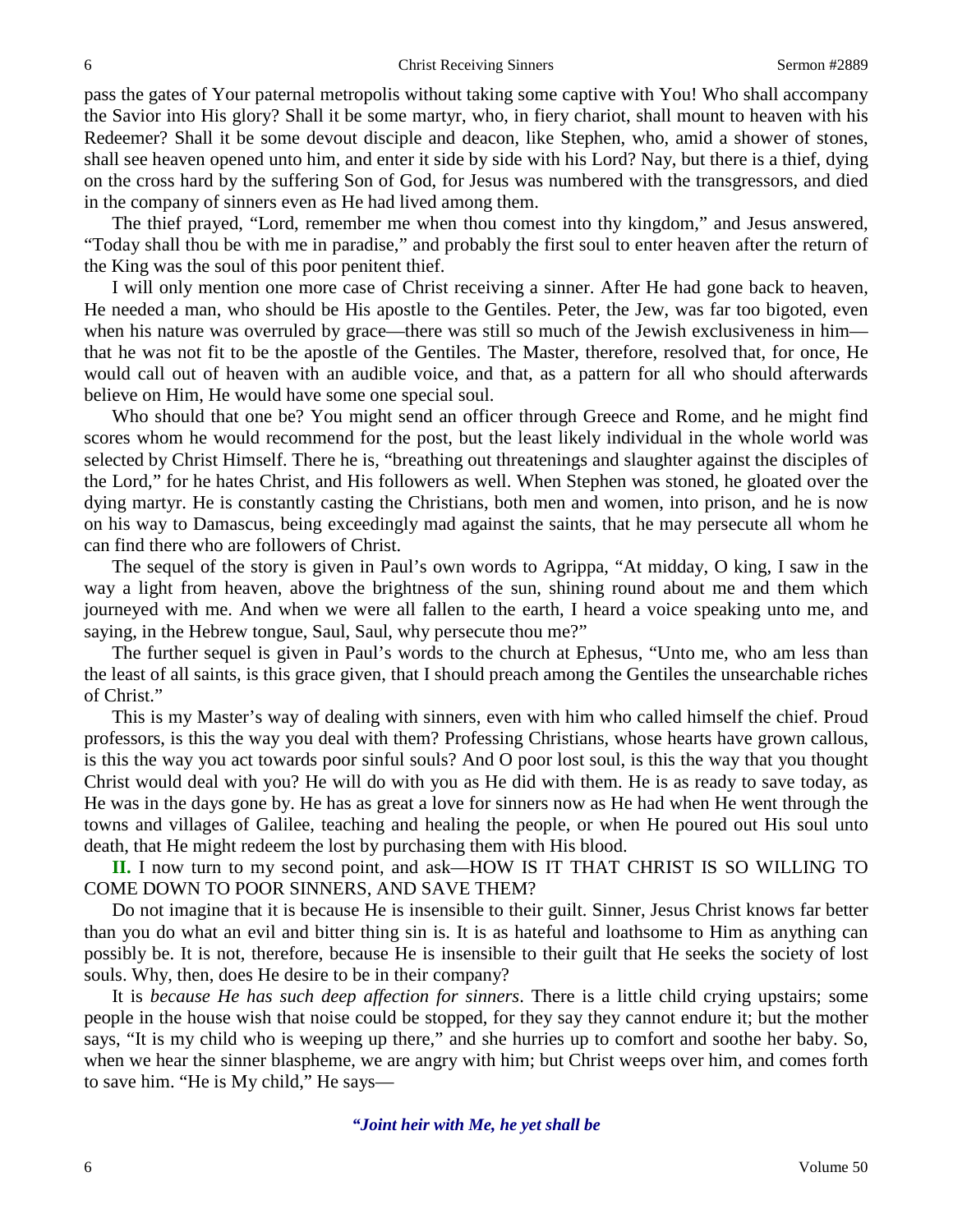### Sermon #2889 Christ Receiving Sinners 7

## *In glory everlasting."*

There is all the difference between what a wife will do for her sick husband and what a stranger might do for him. Imagine the husband suffering from some loathsome disease. The nurse says, "No, for no money in the world will I stay any longer. Besides, the disease is infectious, and I might take it to my dear ones at home." But if it were as infectious as the plague itself, and as noxious as the great pit into which the un-conffined dead were cast, that wife would still remain with her loved one—if need be, to sicken, and suffer, and die—for she says, "He is my husband."

And here is a sinner, so full of filth that even the most sympathetic stand aside, and will not come near him, but the Lord Jesus sees, in that abject sinner, a fit object for His pity and saving grace. "He is one with Me," saith He, "by eternal covenant and union, and I will stay with him till I have healed him, I will watch by him till I have saved him from all his filthiness and all his sin."

Besides, poor sinner, there is another reason why the Lord Jesus Christ is so deeply interested in you. *He sees in you the purchase of His precious blood*. "I bought him," saith He, "with My heart's blood, do you think that I will lose him after that?" "But Lord, he blasphemes You." "Ay, but I have bought Him with My blood." "But Lord, he has made a covenant with death, and an agreement with hell." "Yes," saith Christ, "I know he has, but I will disannul that covenant, and cancel that agreement, for I have bought him, and I will have him as My own." Jesus never forgets the price He paid for the redemption of even one soul. I think I hear Him say, my brothers, "By My agony and bloody sweat, by My cross and passion, by My death and burial, I will have him as My own, for I cannot have suffered all these things in vain."

Moreover, Christ *views the sinner, not as he is in himself, but as he is in the purpose of redemption*. "His whole head is sick," saith Christ, "but I can cure him, his whole heart is faint, but I can restore him and I will do it. His feet have gone astray, his mouth is an open sepulcher, his eyes are windows of lust, his hands are stained with blood, but I will amend all that, and make him a new creature, meet to be a partaker of the inheritance of the saints in light."

Jesus looks, you see, not so much to what the sinner is in himself, as to what He can make him. He sees, in every sinner, the possibility of making a glorified saint, who shall dwell with Him forever and ever. If He chose you, poor sinner, before all worlds were made, and bought you with His blood, He sees you not as you now are, but as you shall be when He has perfected you.

Oh, what a wonder it will be when that poor drunkard over there, shall sing in heaven as one of the spirits of just men made perfect, and when yonder harlot shall have a golden harp in her hand, and sound forth the praises of Him who has loved her, and washed her from her sins in His own blood! Yet He, who has said it, will do it, He, who is "mighty to save," will redeem by power those whom He has secured by purchase.

And penitent sinner, Jesus already hears you hymning His praise, and He sees you, as you will be, without spot, or wrinkle, or any such thing, washed in His blood, renewed by His Spirit, brought safely home, and glorified with Him forever. No wonder then, that Christ is willing to come to poor sinners, and to dwell with them. He can see what you and I cannot see—what they shall be when He has fulfilled His purposes of mercy and grace concerning them.

Sinner, you are so ashamed of your sin that you dare not approach a minister, but you can approach Christ. There is no pride in Him, and no cautious reserve, such as we might rightly exercise in dealing with you. Though you cannot tell even your own father all about yourself, you can tell it all to Jesus. You cannot tell all the story of your sin and your repentance to the wife of your bosom, but you can tell it to Jesus. There is no music that He loves so much as the voice of a sinner confessing his sin, there are no pearls that He prizes so highly as those pearly tears which repentance forms in the eye of the soul that trembles at His Word. Do not imagine that He is hard to please, for He loves sinners, do not fancy that it is difficult to obtain access to Him. Like the father in the parable, He can see a sinner when he is a great way off, and He will run to meet you, and give you a hearty reception, and a loving welcome. You will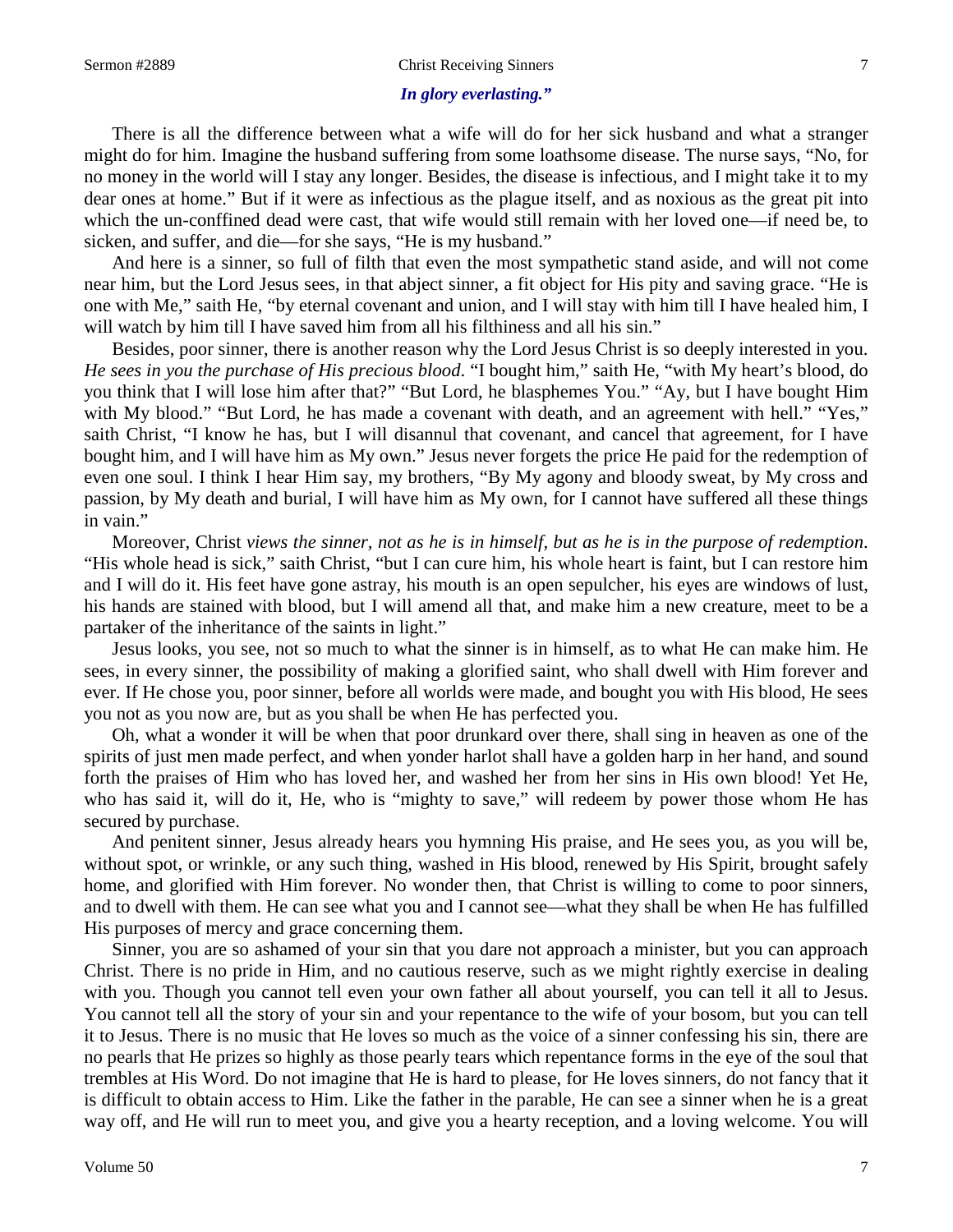be happy in being saved, but He will be happier in saving you. You will rejoice in being pardoned, but He will rejoice more in pardoning you.

I cannot put this blessed truth about Christ's compassion for sinners in such words as I fain would do if I could. If you do not admit that you are a sinner, I have no Gospel to preach to you, but if you stand self-condemned, I have a message of mercy to deliver to you. To the self-convicted, to the lawcondemned, the prisoners that plead guilty, those who are ready to confess that they are undeserving, illdeserving, hell-deserving sinners, I have to say that Christ is an approachable Savior. Nay, more than that, He is waiting to be gracious, He stands, with arms outstretched, longing to clasp poor sinners to His heart. Why do you wait?

**III.** Now I close my discourse by endeavoring to teach you THE PRACTICAL LESSON WHICH OUGHT TO FOLLOW from the fact that Christ receives sinners, and eats with them.

Let me just utter a word of warning here. When we speak of Christ receiving sinners, everybody says, "Well, I am a sinner." It is a curious proof that people do not know what a sinner is, or they would not be so ready to admit that they are in that class. If I were to say to almost any man I met, "You are a criminal," in almost every case he would reply, "No, sir, I am not." But what is the difference between being a criminal and being a sinner, except that the sinner is the worse of the two?

A criminal is a person who offends against the laws of men, "a sinner" is a theological term, signifying one who offends against the laws of God. People say, "To be criminals—oh, that is horrible! But to be sinners—well, we are all sinners," and they do not appear to think anything of that terrible truth.

Ah! but unless the grace of God shall change you, the day will come when you will think it would have been better to have been a frog, a toad, a viper, or any other creature, rather than to have been a sinner, for next to the word "devil," there is no word which has so much that is dreadful in it as that word "sinner." "A sinner" means one who cares nothing for God, one who breaks God's laws, despises God's mercy, and who will, if he continues as he is, have to endure God's wrath as a punishment for his sin.

Yet these are the persons whom Jesus Christ is willing to receive. You cannot, therefore, any of you, say, if you perish, that you perish because He would not receive you. "Oh, but!" say you, "He would never receive such a sinner as I am." How do you know that? Have you ever tried Him? There is not, even in hell itself, a sinner, who will ever dare to say that he came to Jesus, yet Jesus refused to receive him. There is not a lost soul in the pit, who can look up to God, and truthfully say to Him, "Great God, I asked for mercy through the precious blood of Jesus, but You said, 'I will not grant it to thee.'" No, that can never be, neither on earth, nor in hell, shall there ever be one soul that trusted in Christ and then perished.

You say that Christ will not save you, so I ask again—Did you ever try Him? Did you ever give Him a fair trial? Did you ever, on your knees, conscious of your lost condition, say to Him, "Jesus, save me, or I die"? You are spiritually blind, did you ever say to Him, "Son of David, have mercy on me"? Did you cry to Him, again and again, and did He turn His back on you, and leave you in darkness? Leper, you are loathsome in His sight by reason of your sin, but did you ever say to Him, "Lord, if thou wilt, thou canst make me clean"?

No, you know you never did that, though you have often resolved that you would do so. Under an earnest sermon, you have said, "I will seek the Lord," but when you got outside the house of prayer, some idle companion met you, and you soon forgot all about your good resolution.

But let me say to you now—Despite all the years in which you have heard the Gospel in vain, if the Holy Spirit shall move you even now to confess your sin to Jesus, and to say to Him, "You Son of David, have mercy on me, I put my soul's affairs into Your hands from this moment"—sinner, He will save you. Or if He will not, then I will perish with you, and the whole church of God will also perish with you, for this is all our hope, that Jesus died to save the lost, and if one soul, believingly gazing upon